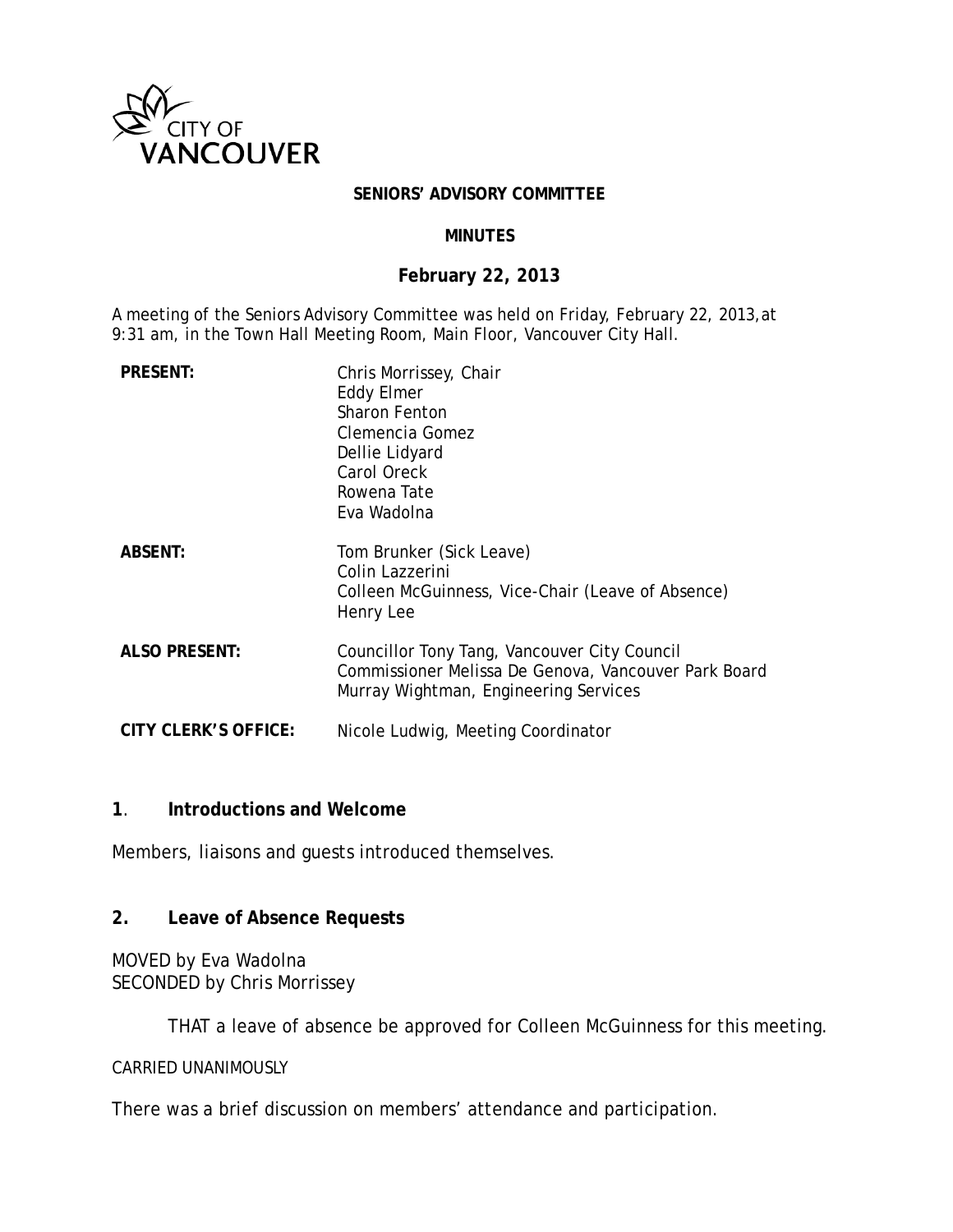### **3**. **Approval of Agenda**

MOVED by Dellie Lidyard SECONDED by Clemencia Gomez

THAT the following items be added to the agenda

- Provincial elections
- Meeting with Minister Responsible for Seniors
- Meeting schedule

CARRIED UNANIMOUSLY

### **4. Approval of Minutes and Meeting Notes**

MOVED by Rowena Tate SECONDED by Clemencia Gomez

THAT the minutes of the November 16, 2012, meeting be approved.

CARRIED UNANIMOUSLY

MOVED by Carol Oreck SECONDED by Sharon Fenton

- A. THAT the meeting notes of the December 7, 2012, outreach meeting be approved.
- B. THAT the meeting notes of the January 18, 2013, working session be approved with the following change: on page 2 under the street lighting discussion replace the word "concluded" with "suggested".
- C. THAT the meeting notes described in A and B above be included as part of the record for this meeting.

#### CARRIED UNANIMOUSLY

- **5. Business arising from the previous meeting**
- *a) Mayor's Affordable Housing Task Force – Councillor Meggs*

The Chair noted Councillor Meggs will be coming to the March 15, 2013, meeting to discuss the results of the Mayor's Affordable Housing Task Force.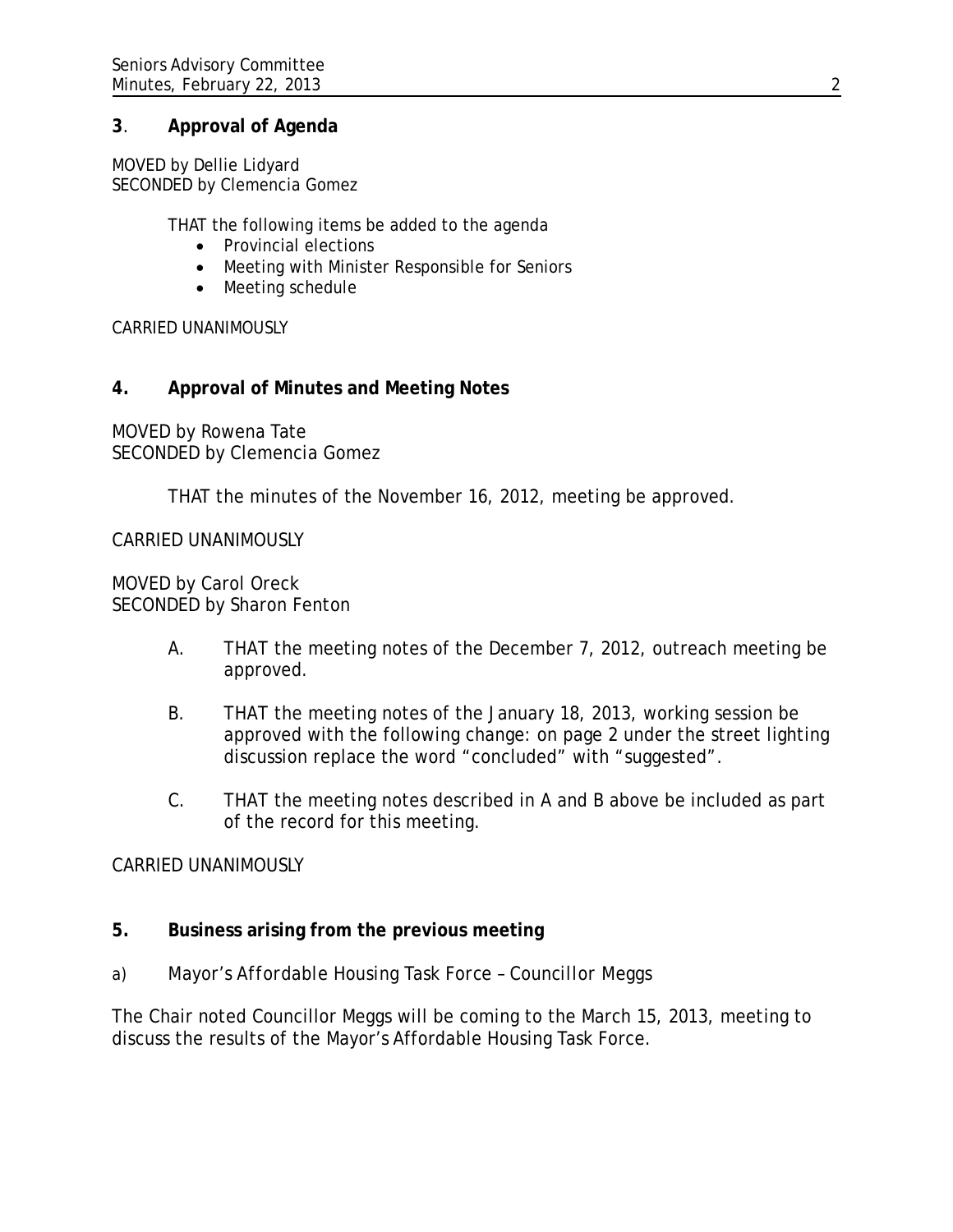# *b) Oakridge Centre Update*

Representatives from the Oakridge Seniors Centre provided an update on the the status of the centre with regards to the proposed Oakridge redevelopment, noting that they wish to remain independent, and not become a part of the Community Centre, they need more space and ground-level access. The Committee agreed to assist where they could, possibly in the form of a motion.

# *c) SAFER letter*

*Note from Meeting Coordinator: this discussion took place in two segments at different times during the meeting. The minutes from this discussion are consolidated here as item 5c for ease of reference.*

The Chair noted concerns with the current version of the motion regarding SAFERHomes that is planned to be brought before Council because it does not include a clause for annual renewal. She also noted that the motion would have to go to the Local Government Management Association before it goes to the Union of British Columbia Municipalities.

In discussion, it was decided the Committee would address this with the Council Liaison later in the meeting. When the Committee returned to this discussion at 11:57 am, Councillor Tang noted he would like to move a motion regarding what is most changeable in terms of the policy. He also requested help identifying programs for older adults that require annual renewal, and those that do not.

# *d) Community-based care motion*

MOVED by Dellie Lidyard SECONDED by Carol Oreck

# WHEREAS

- 1. Acute care costs consume a major share of budget.
- 2. Minimal budget is set aside for community supportive services.
- 3. Cutbacks and restrictions on non-medical services have resulted in costly overuse of emergency hospital services.
- 4. A shortage of case managers has led to inadequate accessibility of services.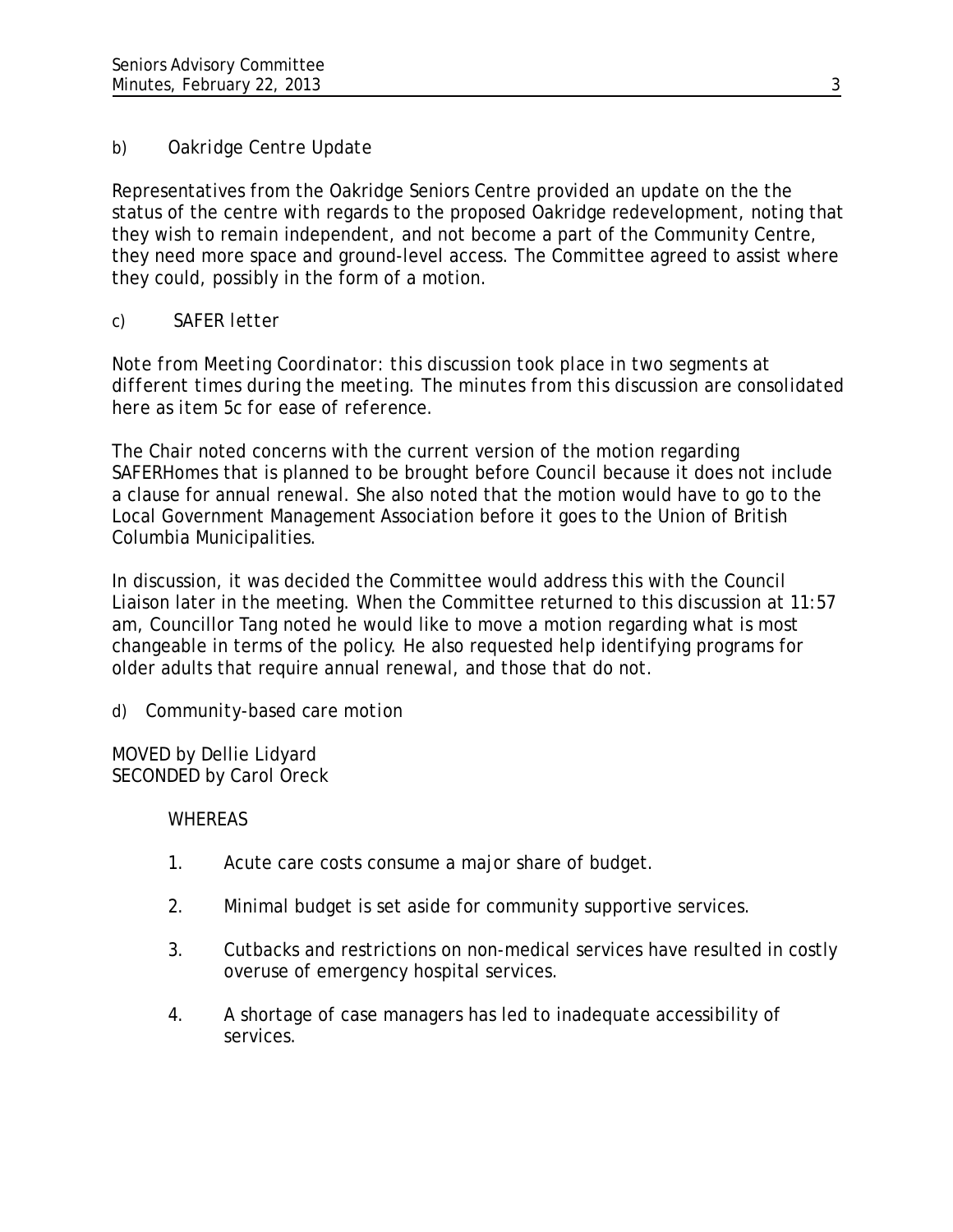THEREFORE BE IT RESOLVED THAT THE SENIORS' ADVISORY COMMITTEE RECOMMEND TO COUNCIL

- A. THAT integrated care of community based home care and home support services must become a priority health care service. With the focus on increased community based services to the elder living at home, there must be a reallocation of dollars. The complete comprehensive implementation of this program may require a three year transitional period.
- B. THAT integrated care means a one-stop shop for accessing care, delivered in the community to the home of the elder, care which includes not only medical (physiotherapy/occupational therapy, nursing, dental, optical doctor home visits) but preventative and therapeutic care as well (care cooking, cleaning, laundry, shopping, transportation, yard work, socialization programs). The key contact for the elder is his/her local case manager, through whom the needed care can be arranged.
- C. THAT the City of Vancouver, on behalf of seniors in the city, take up the issue of aging in place with the necessary supportive services, with the Provincial government authorities at the earliest opportunity, and request this be discussed with the Union of British Columbia Municipalities (UBCM) at their annual meeting.

## CARRIED UNANIMOUSLY

*e) Seniors' Week June 2 - 8, 2013* 

Sharon Fenton provided an update, noting the City has decided to focus activities for seniors' week at the Roundhouse Community Centre. In discussion, it was noted a table at the Roundhouse to provide information about the Seniors' Advisory Committee would be helpful. The Outreach Subcommittee agreed to develop ideas further in order to get other groups informed about Roundhouse events.

Commissioner Melissa de Genova, Vancouver Park Board, agreed to discuss assistance with publicity and logistics for the Seniors' Week events with staff.

The Chair noted the Committee will request a proclamation for Seniors' Week from the Mayor's Office, with the intent that it will be read at a Council meeting by the Mayor, and a Council member at the Roundhouse events.

## **6. Committee Liaison reports**

Commissioner Melissa De Genova, Vancouver Park Board, provided an overview of the current issues around Community Centres and the current status of the matter.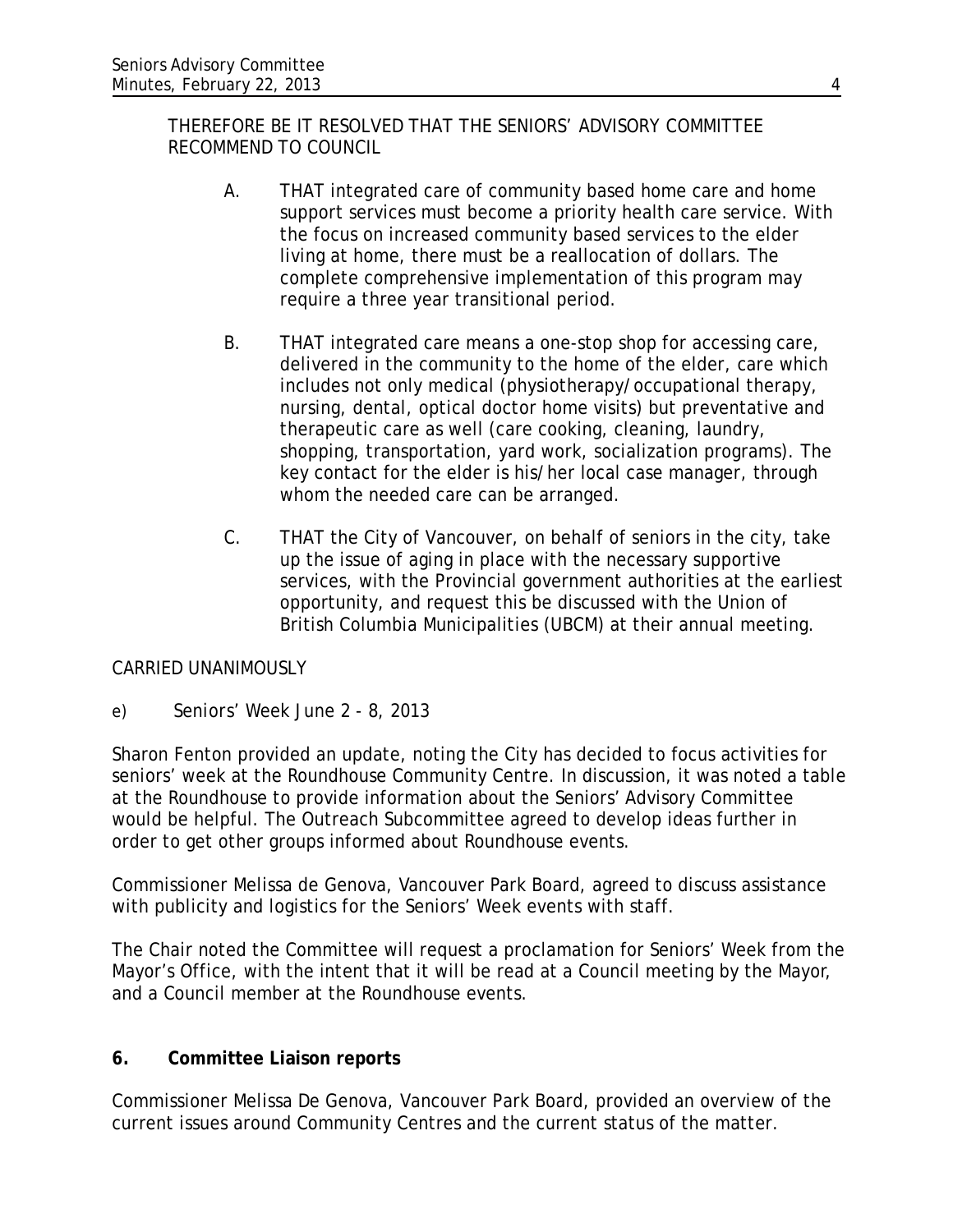\* \* \* \* \*

### *The Committee agreed to vary the order of the agenda to deal with item 8a next. For ease of reference, the minutes are recorded in numerical order.*

\* \* \* \* \*

### **7. Sub-Committee Reports**

- a) Communication and Outreach
- b) Housing
- c) Transportation and Mobility

Due to time constraints the above-noted subcommittees agreed to email their latest reports to Committee members.

### **8. New Business**

*a) Liaison with City Staff Regarding Dementia* 

Carol Ann Young, Social Policy, provided an overview of this issue and reported out on the first roundtable and its results. The Committee requested a copy of the report when it is available.

*b) Pearson Dogwood Proposal*

Postponed due to time constraints.

*c) Outline of Better at Home program*

Eva Wadolna agreed to email the results of her meeting with the Minister Responsible for Seniors.

\* \* \* \* \*

*At this point, the Committee agreed to return to the discussion regarding SAFERHomes with the Council Liaison. The minutes for that item are consolidated under item 5c for ease of reference.*

*\* \* \* \* \**

#### *d. Provincial Elections*

In discussion, it was noted that Committee members may participate in elections as individuals.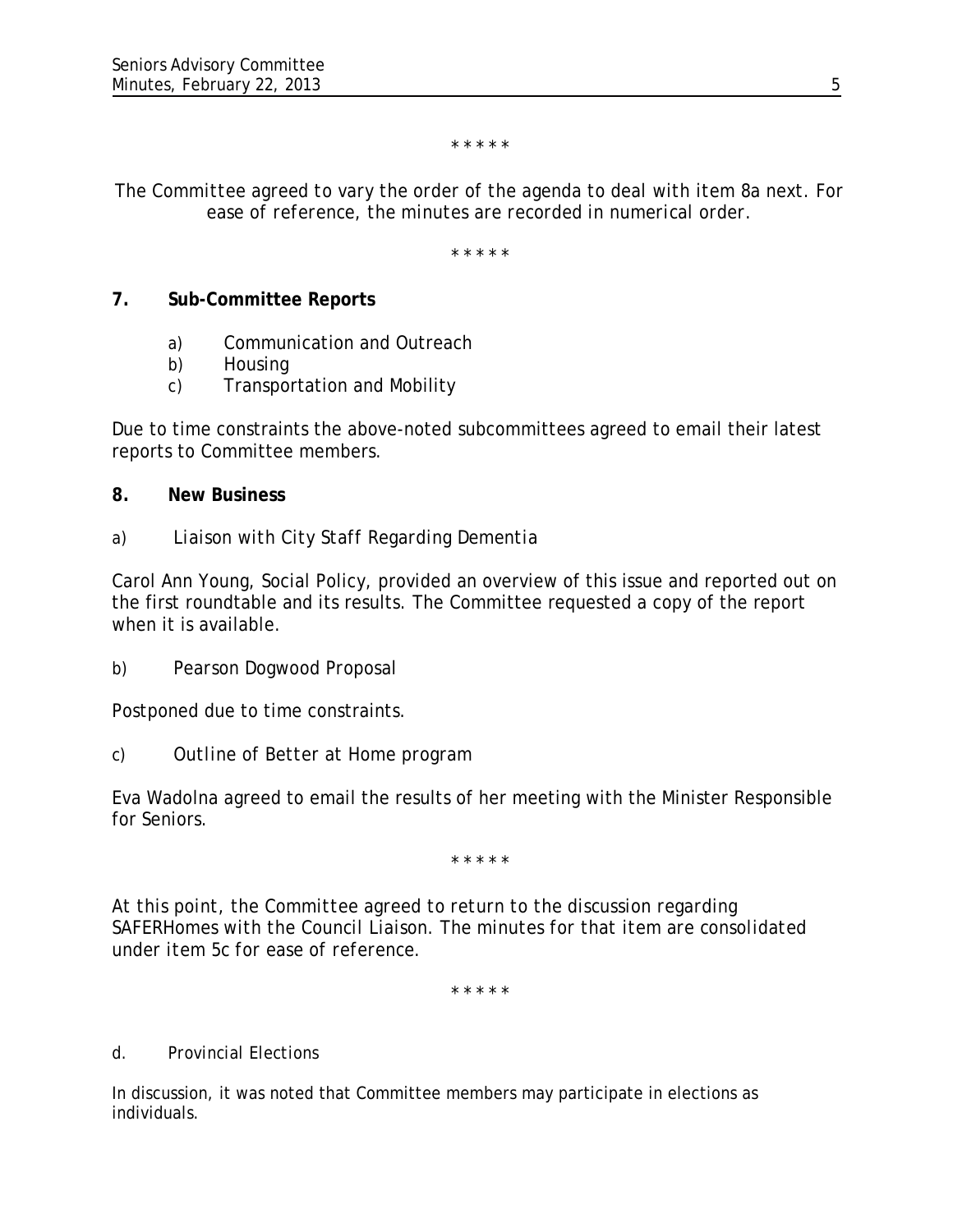#### *e. 2013 Meeting Schedule*

Postponed due to time constraints.

#### **ADJOURNMENT**

MOVED by Dellie Lidyard SECONDED by Clemencia Gomez

THAT this meeting be adjourned.

CARRIED UNANIMOUSLY

DATE: Friday, March 15, 2013 TIME: 9:30 am PLACE: Town Hall Meeting Room, Main Floor, City Hall **Next Working Session**

**Next Regular Meeting:**

At the call of the Chair.

The Committee adjourned at 12:21 pm.

\* \* \* \* \*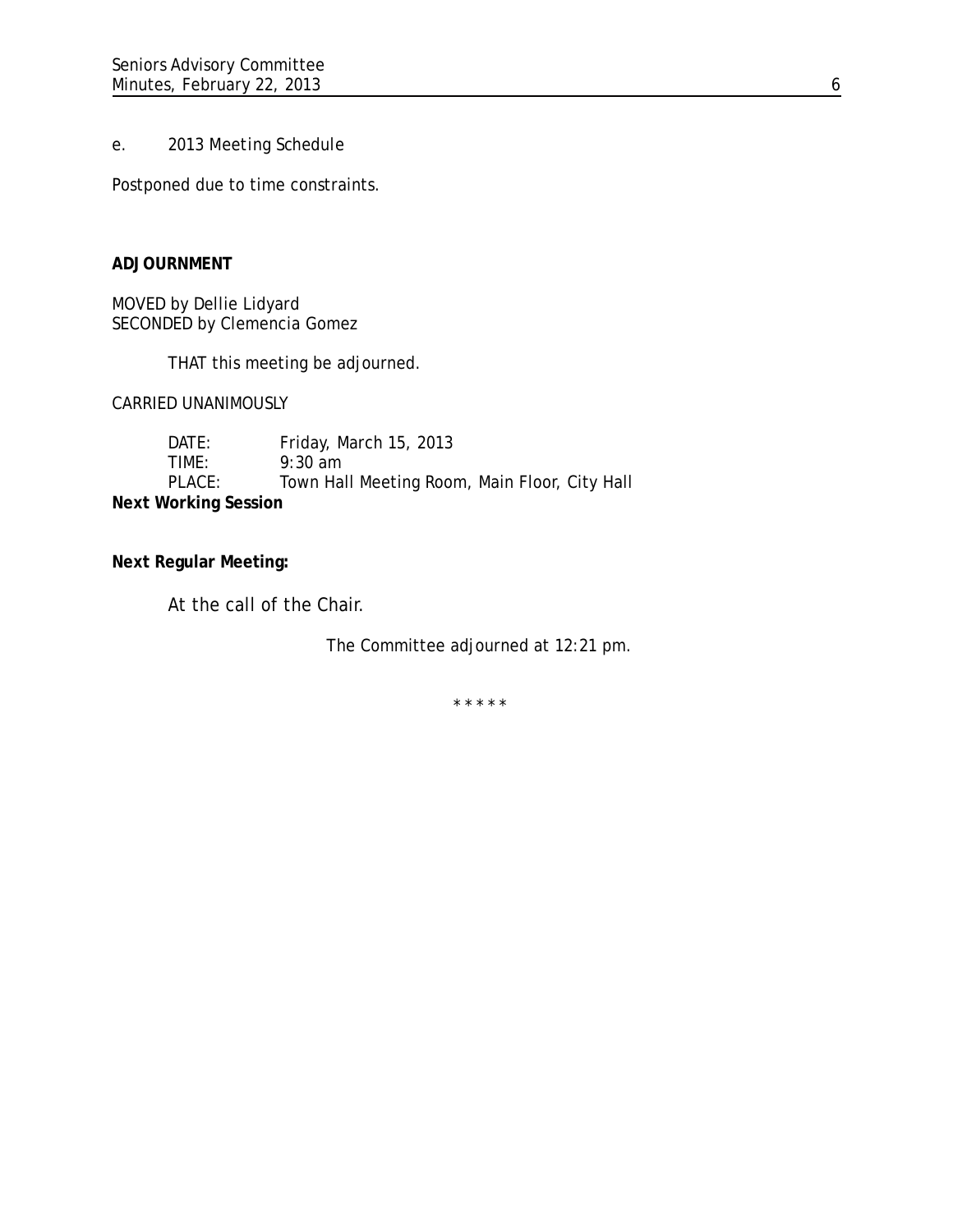### **SENIOR'S ADVISORY COMMITTEE December 7, 2012**

An informal outreach meeting of the Seniors' Advisory Committee was held on Friday, December 7, 2012, at 10:00am in the Seniors Lounge at the Kerrisdale Community Centre.

| <b>PRESENT:</b> | Chris Morrisey - Chair           |
|-----------------|----------------------------------|
|                 | <b>Eddy Elmer</b>                |
|                 | <b>Sharon Fenton</b>             |
|                 | Dellie Lidyard                   |
|                 | <b>Carol Oreck</b>               |
|                 | Colleen McGuinness (Vice-Chair & |
|                 | Recorder)                        |
|                 | Rowena Tate                      |
|                 | Eva Wadolna                      |
|                 | Jill Weiss (PDAC rep)            |
|                 | Neal Carley (Staff Liaison &     |
|                 | Engineering)                     |
|                 | Melissa De Genova (Parks Board)  |
|                 | Tony Tang (Council Liaison)      |
| <b>ABSENT:</b>  | Tasia Alexis (PDAC rep)          |
|                 | <b>Thomas Brunker</b>            |
|                 | Colin Lazzerini                  |
|                 | Henry Lee                        |
|                 | Pauline Preston (VPL)            |
|                 | Sophie Woo                       |
| <b>Guests</b>   | <b>Marion Cohen</b>              |
|                 | Rhys Williams (Engineering)      |
|                 | Doug Scott (Engineering)         |
|                 | Members of the general public    |

At 10:00am the meeting was called to order and self-introductions were made.

## **Adoption of Agenda**

The Agenda was approved.

#### **Attendance**

Leave of absence was requested by Tom Brunker and Henry Lee. Approved

### **Approval of Minutes**

The minutes of the November 16, 2012 were approved as presented.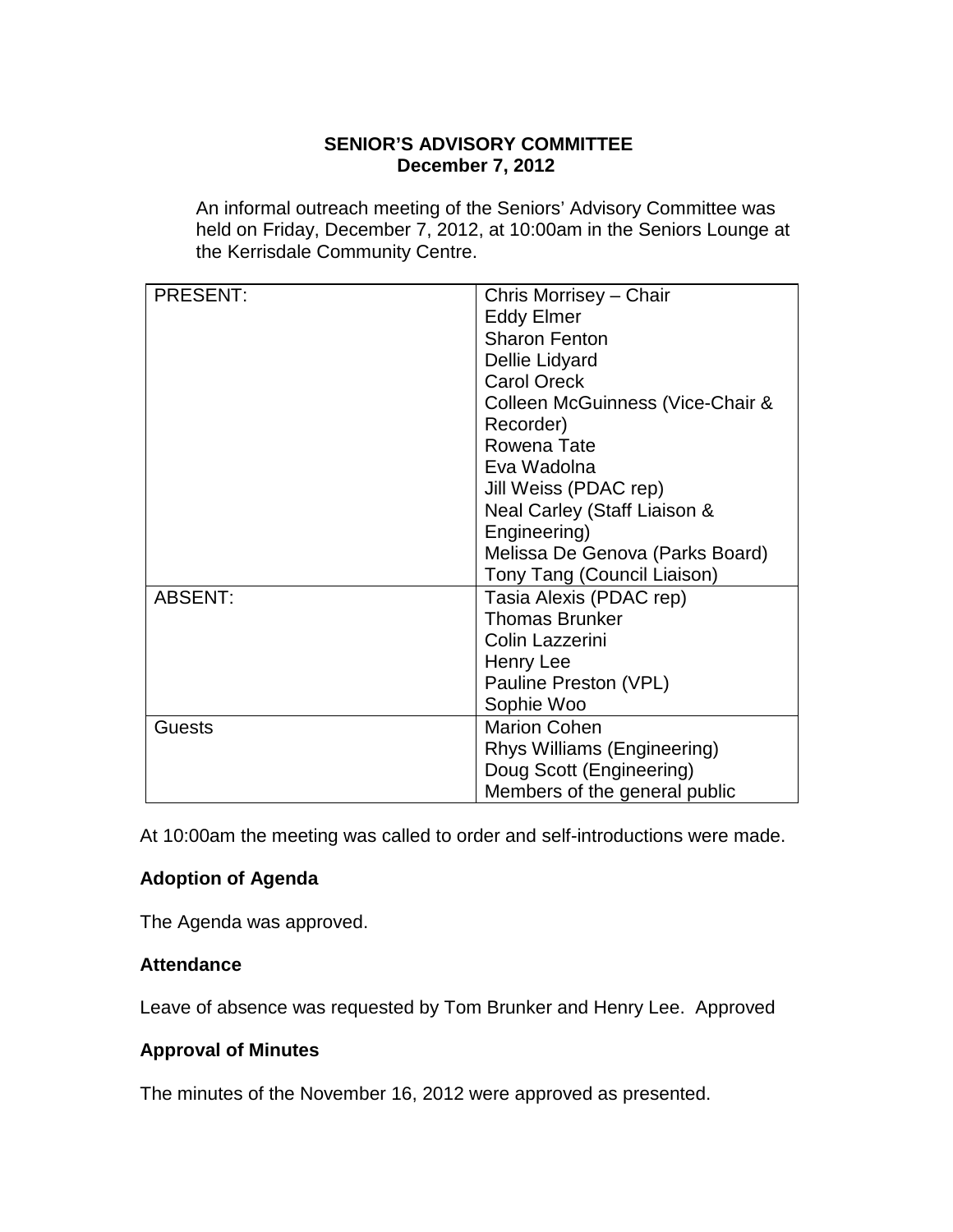## **COMMITTEE LIAISON UPDATES**

a. Melissa de Genova, Parks Board

Melissa gave a brief summary of recent Board activities.

- a bike share program in public parks has been approved
- as a result of the community concern expressed about the fitness benefits of bowling and the loss of the bowling lanes at Arbutus, bowling will be included in future park development planning.
- the Parks Board will establish a Task Force on Greening and,
- budget cuts will result in the cutting of staff and this will have an impact on seniors centres.

### **SUBCOMMITTEE REPORTS**

a. Communication and Community Outreach Committee The SAC web site was introduced to the members of the public in attendance. Eddy thanked the committee members who worked to set up the first of a series of SAC out-reach meetings that will be held throughout the city.

Eddy and Marion are setting up web page links on aging resources and community committees and agencies.

#### b. Housing Committee

It was reported that the sub committee, in cooperation with the PDAC housing sub-committee, is working to have the new revised building code incorporate more features that will support aging in place. This will ensure that all new structures built in Vancouver are more accommodating to seniors and persons with disabilities.

#### c. Transportation and Mobility Committee

The committee terms of reference include matters pertaining to seniors' pedestrian safety, the outdoor environment, parks and sidewalks.

Their work to make the pedestrian crossing at Cambie and Broadway safer was reported on. Special concern was expressed, by the guests in attendance, about the need for lengthen crossing times at many intersections throughout the city and they were referred to the City's Active Transportation Committee. It was also noted that the police should be encouraged to enforce rules for pedestrians as well as drivers.

## **NEW BUSINESS**

a. Comox – Helmcken Greenway

Douglas Scott explained the design for the Greenway, which stretches from Stanley Park to False Creek and will be built in two stages. It is focused on being accessible for all ages.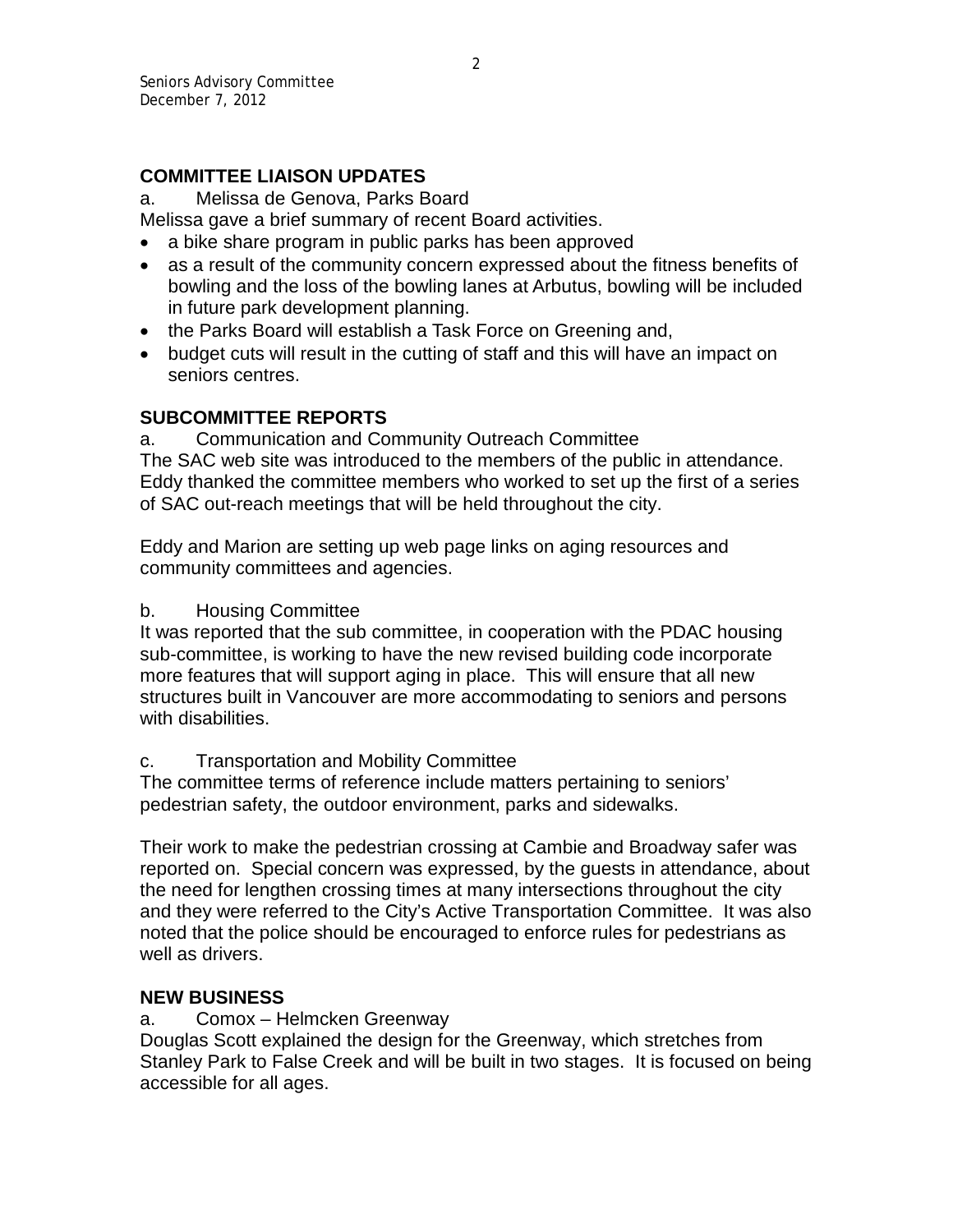Seniors Advisory Committee December 7, 2012

Elements include safety, seating, ease for crossing the street, problems with bikes on sidewalks.

Reduced traffic on Comox will enhance bike/skateboard comfort. The loss of parking is an issue for some seniors.

The focus of the project is "All ages and abilities walking plan" and it is a model of the 2040 Transportation Plan.

#### **The meeting adjourned at this point.**

**The presentation of the Integrative Care model by Gloria Levi commenced with an introduction by Sharon Fenton.**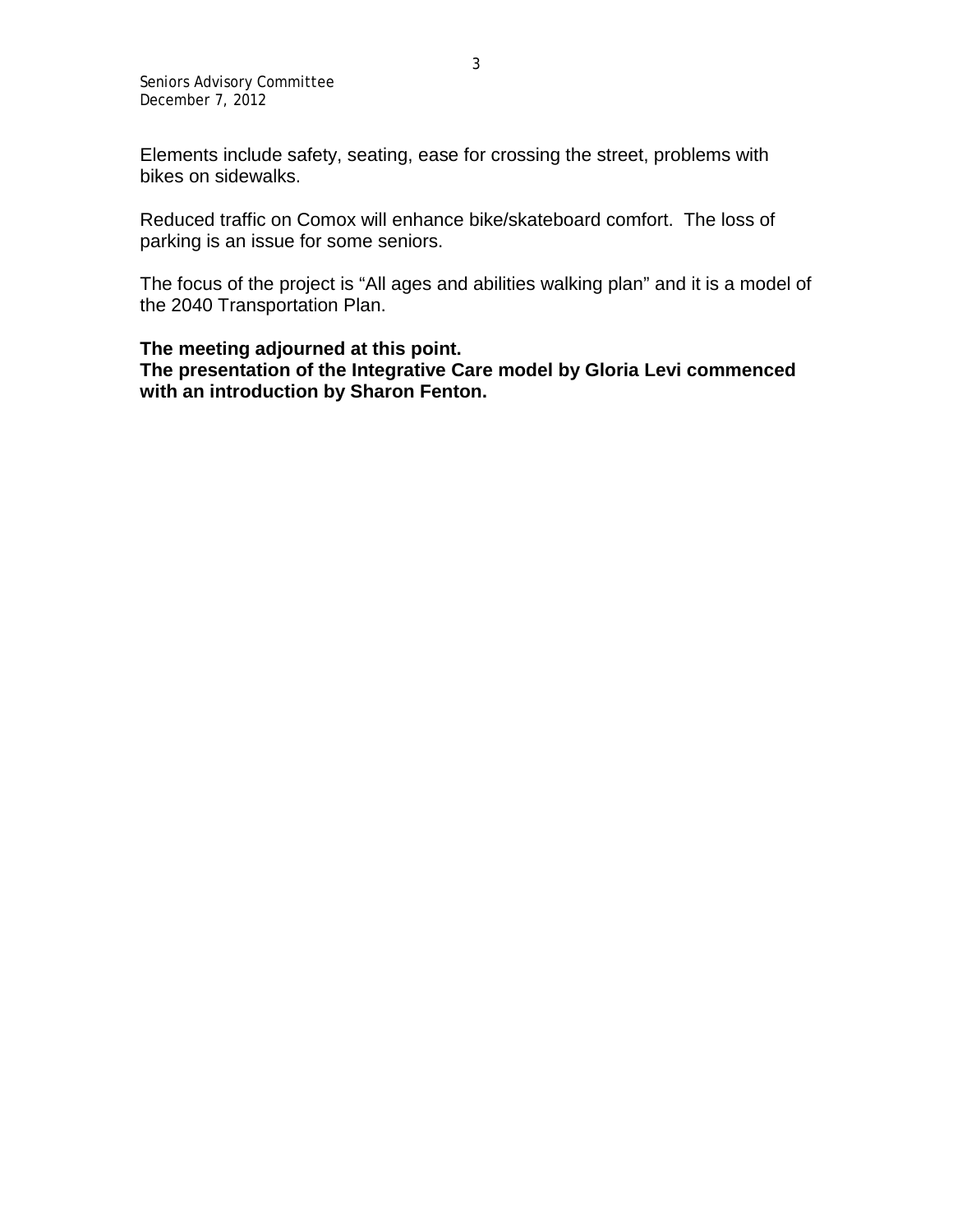### **SENIOR'S ADVISORY COMMITTEE January 18, 2013**

A working session of the Seniors' Advisory Committee was held on Friday, January 18, 2013 at 9:30am in the Town Hall room at City Hall.

| <b>PRESENT:</b> | Chris Morrisey (Chair)           |
|-----------------|----------------------------------|
|                 | <b>Eddy Elmer</b>                |
|                 | <b>Sharon Fenton</b>             |
|                 | <b>Clemencia Gomez</b>           |
|                 | Dellie Lidyard                   |
|                 | <b>Carol Oreck</b>               |
|                 | Colleen McGuinness (Vice-Chair & |
|                 | Recorder)                        |
|                 | Rowena Tate                      |
|                 | Eva Wadolna                      |
|                 | Jill Weiss (PDAC rep)            |
|                 | Tasia Alexis (PDAC rep)          |
|                 | Al Luongo (Staff Liaison &       |
|                 | Engineering)                     |
|                 | Melissa De Genova (Parks Board)  |
|                 | Tony Tang (Council Liaison)      |
| <b>ABSENT:</b>  | <b>Thomas Brunker</b>            |
|                 | Colin Lazzerini                  |
|                 | Henry Lee                        |
|                 | Pauline Preston (VPL)            |
|                 | Sophie Woo                       |
| <b>GUESTS:</b>  | Stephen Dang, City staff member  |
|                 | <b>Scott Graham, SPARC</b>       |

At 9:30am the meeting was called to order, newest member Clemencia Gomez was welcomed and self-introductions were made.

#### **Adoption of Agenda**

The Agenda was approved.

#### **Attendance**

Leave of absence was approved for Tom Brunker. Moved by Eva, seconded by Dellie – carried Leave was requested, but declined for Henry Lee.

#### **Approval of Minutes**

Approval of the minutes of the December 7, 2012 meeting was deferred.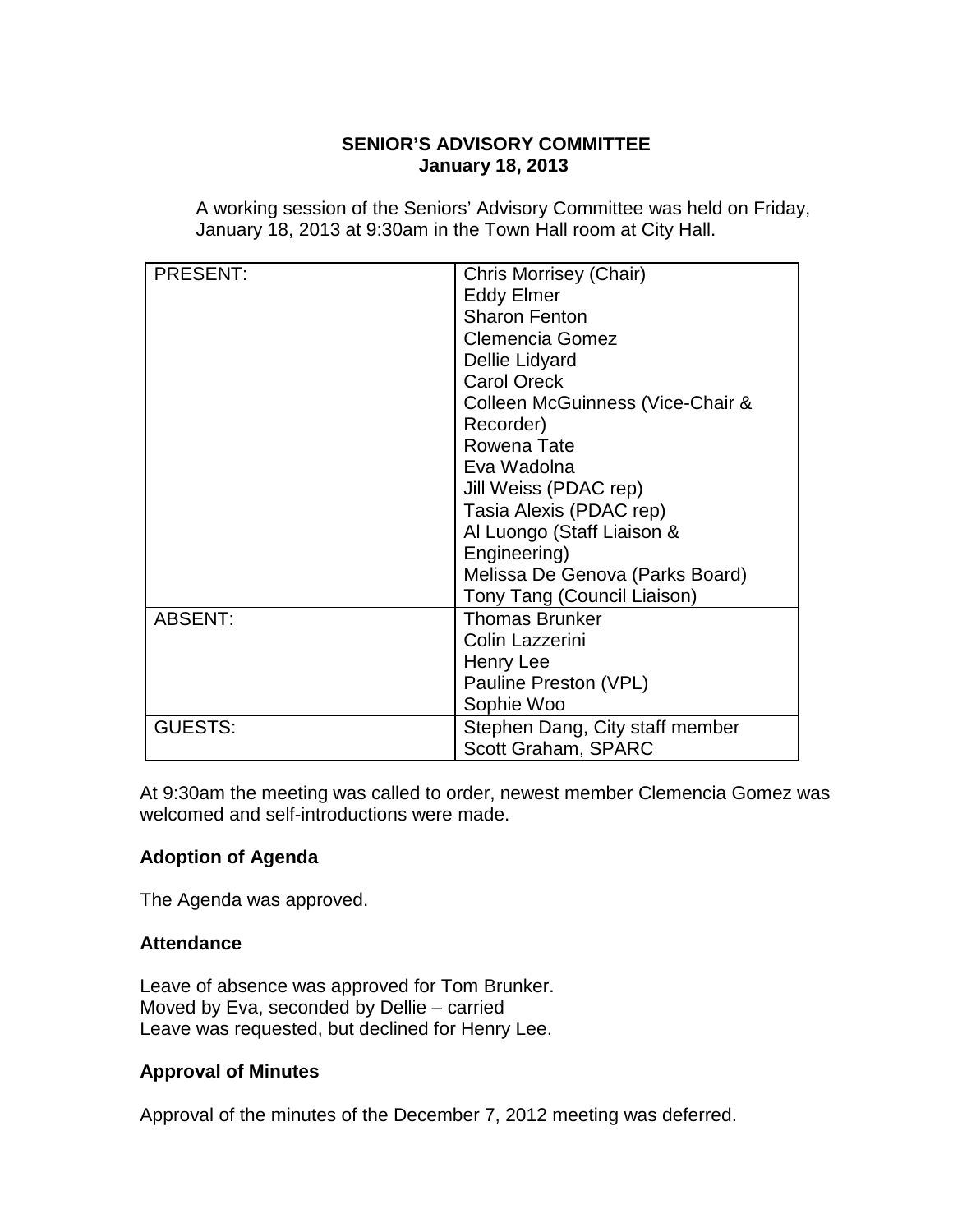## **BUSINESS ARISING FROM PREVIOUS MEETING**

### a. SPARC

Scott Gordon reviewed the process of the Seniors' Dialogues and the summary that has been made of the comments of the 347 attendees and 85 volunteers who participated.

## b. Street lights

Eddy reported that burnt out street lights are still in issue in the West End. Discussion about the various reporting methods concluded that people should be encouraged to call rather than use the electronic reporting option via the City's web site.

## c. SAFER

It was agreed that a reminder note would be sent to Councillor Tang, asking him to report on the status of the SAC letter to Mayor and Council regarding a recommendation on the SAFER program to be referred to the annual meeting of the UBCM.

## d. Mayor's Affordable Housing Task Force

Moved by Colleen, seconded by Dellie – that a letter of invitation be sent to Mayor Robertson, inviting him to attend the next meeting of the SAC. – carried

This motion is to be incorporated in the minutes of the next Clerked meeting in February. A letter is to be drafted and forwarded to Mayor Robertson via Councillor Tang.

It was agreed that the letter would be drafted and circulated by email for approval before being forwarded to Councillor Tang.

## e. Seniors' Week activities

It was agreed that Vancouver Foundation, New Horizons funding for 2014 should be applied for as soon as possible via City Council or City staff. Additionally, the Mayor's Office should be approached and a formal Seniors Week proclamation requested for 2013. The celebration date set for this year is Tuesday, June 11th. Chris agreed to contact the coordinator of the Roundhouse Community Centre where Seniors Week events have been held in previous years as part of a Parks Board sponsored program.

The Communications and Outreach Committee was asked to follow-up on this.

Moved by Clemencia, seconded by Sharon - that the Multicultural Advisory Committee be asked to send a representative to the next meeting to discuss joint activities on this topic.- carried

f. Greater Vancouver Seniors Steering Committee update Sharon attended the last meeting and reported that the GVSS did not receive the hoped-for funding and they intend to put effort into finding new funding sources.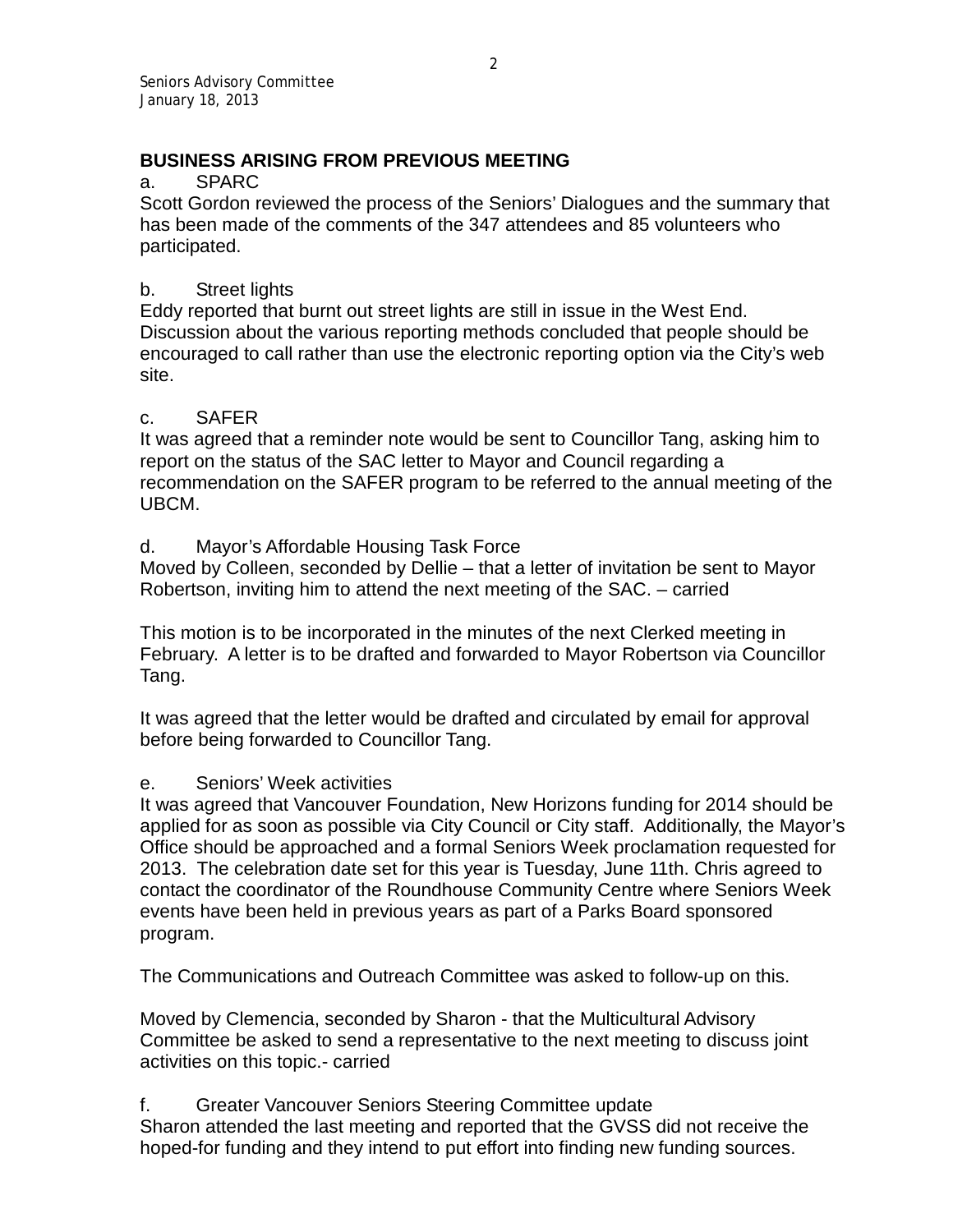## **COMMITTEE LIAISON UPDATES**

- a. Engineering
	- Murray Wightman will be the new SAC staff liaison and in his absence, Rys Williams will be available to the committee members. At this meeting Al Luongo attended to represent and to report back to the Engineering Dept.

### **SUBCOMMITTEE REPORTS**

a. Communication and Community Outreach Committee

There was a review of the first outreach meeting that took place in Kerridale in December with a small, but very interested number of seniors in attendance. The meeting notice failed to be published in the Courier but was listed in the Community Centre newsletter and circulated through the Dunbar neighbourhood email list.

The committee will make a recommendation about the next outreach meeting date and location.

#### b. Housing Committee

Committee reported on the meetings with Will Johnston and the need for a meeting with the General Manager of Planning, Brian Jackson. Councillor Tony Tang will be asked to assist with getting a meeting with Mr. Jackson.

Clemencia asked if there was any information on the status of New Continental residents who are being relocated to the Ramada Inn in the Collingwood neighbourhood. There was no further information on this item.

#### c. Transportation and Mobility Committee

The committee had not met. The members were, however, assisting in industry-wide training of taxi drivers to ensure that drivers are well prepared to serve seniors and persons with disabilities.

It was also noted that the committee would like to have a representative from the Community Policing Office attend a future meeting.

After discussion it was concluded that visually impaired seniors have difficulty crossing bicycle lanes to get to taxis. It was referred to the committee and Engineering for review and comment.

## **NEW BUSINESS**

#### a. Oakridge redevelopment

Dellie was contacted by a representative of the Oakridge Seniors' Centre. It appears that the seniors' centre will be relocated to the second or third floor of the new project and somewhat distant from the drop-off location.

The committee agreed that the Oakridge Seniors Centre would be a possible venue for a future outreach meeting.